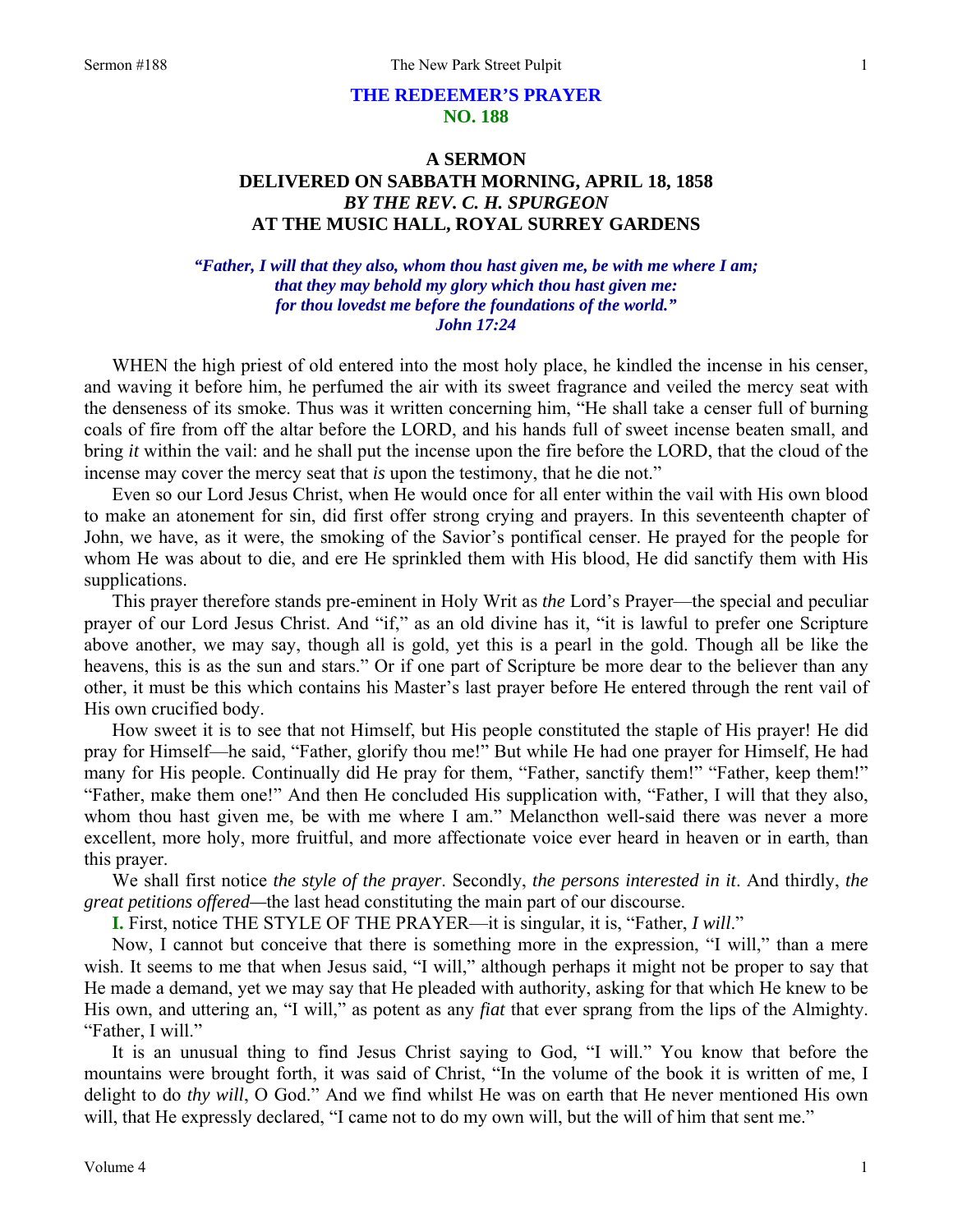It is true you do hear Him when addressing men, saying, "I will," for He says, "I will, be thou clean." But in His prayers to His Father He prayed with all humility,

#### *"With sighs and groans He offered up, His humble suit below."*

"*I will*," therefore, seems to be an exception to the rule. But we must remember that Christ was now in an exceptional condition. He had never before been where He was now. He was now come to the end of His work. He could say, "I have finished the work which thou gavest me to do," and therefore, looking forward to the time when the sacrifice would be complete and He should ascend on high, He sees that His work is done, and takes His own will back again and says, "Father, I will."

Now, mark that such a prayer as this would be totally unbecoming in our lips. We are never to say, "Father, *I will*." Our prayer is to be, "Not my will, but thine be done." We are to mention our *wishes*, but our *wills* are to subside into the will of God. We are to feel that while it is ours to desire, it is God's to will.

But how pleasant, I repeat, it is to find the Savior pleading with such authority as this, for this puts the stamp of certainty upon His prayer. Whatsoever He has asked for in that chapter He shall have beyond a doubt. At other times when He pleaded as a Mediator, in His humility He was eminently successful in His intercessions. How much more shall His prayer prevail now that He takes to Himself His great power, and with authority cries, "Father, I will."

I love that opening to the prayer, it is a blessed guarantee of its fulfillment, rendering it so sure that we may now look upon Christ's prayer as a promise which shall be assuredly fulfilled.

**II.** Thus much concerning the style of the prayer. And now we NOTICE THE PERSONS FOR WHOM HE PRAYED. "Father, I will that *they also, whom thou hast given me*, be with me where I am."

This was not a universal prayer. It was a prayer including within it a certain class and portion of mankind, who are designated as "those whom the Father had given him."

Now we are taught to believe that God the Father did, from before the foundation of the world, give unto His Son Jesus Christ a number whom no man can number, who were to be the reward of His death, the purchase of the travail of His soul, who were to be infallibly brought unto everlasting glory by the merits of His passion and the power of His resurrection. These are the people here referred to.

Sometimes in Scripture they are called the elect, because when the Father gave them to Christ He chose them out from among men. At other times they are called the beloved, because God's love was set upon them of old. They are called Israel, for like Israel of old, they are a chosen people, a royal generation. They are called God's inheritance, for they are especially dear to God's heart. And as a man cares for his inheritance and his portion, so the Lord cares especially for them.

Let me not be misunderstood. The people whom Christ here prays for are those whom God the Father, out of His own free love and sovereign good pleasure, ordained unto eternal life, and who, in order that His design might be accomplished, were given into the hands of Christ the Mediator, by Him to be redeemed, sanctified, and perfected, and by Him to be glorified everlastingly. These people, and none others, are the object of our Savior's prayer. It is not for me to defend the doctrine. It is Scriptural, that is my only defense.

It is not for me to vindicate God from any profane charge of partiality or injustice. If there are any wicked enough to impute this to Him, let them settle the matter with their Maker. Let the thing formed, if it has arrogance enough, say to Him who formed it, "Why hast thou made me thus?" I am not God's apologist—He needs no defender. "Who art thou, O man, that repliest against God? Hath he not, like the potter, power over the clay, to make one vessel to honor and another to dishonor?"

Instead of disputing, let us inquire who are these people? Do we belong to them? Oh! let each heart now put the solemn query, "Am I included in that happy throng whom God the Father gave to Christ?" Beloved, I cannot tell you by the mere hearing of your names. But if I know your character, I can tell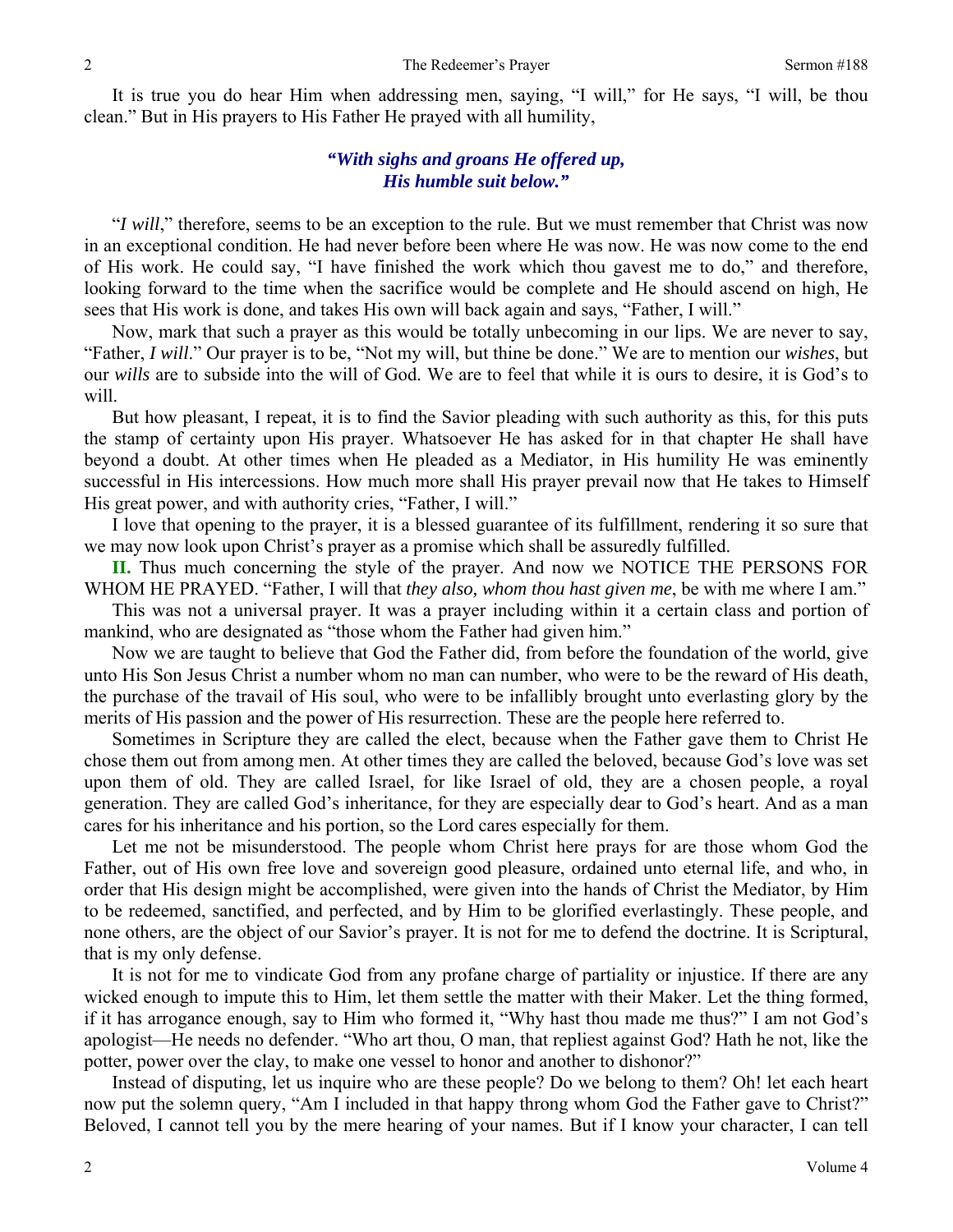you decisively—or rather, you will need no telling, for the Holy Spirit will bear witness in your hearts that you are amongst the number.

Answer this question—Have you given yourselves to Christ? Have you been brought, by the constraining power of His own free love, to make a voluntary surrender of yourself to Him? Have you said, "O Lord, other lords have had dominion over me, but now I reject them and I give myself up to You.

### *"'Other refuge have I none; Hangs my helpless soul on Thee;'*

"And as I have no other refuge, so I have no other Lord. Little am I worth, but such as I am, I give all I have and all I am to You. It is true, I was never worth Your purchasing, but since You have bought me, You shall have me. Lord, I make a full surrender of myself to You."

Well, soul, if you have done this, if thou hast given yourself to Christ, it is but the result of that ancient grant made by JEHOVAH to His Son long ere the worlds were made. And once again, can you feel today that you are Christ's? If you cannot remember the time when He sought you and brought you to Himself, yet can you say with the spouse, "I am my beloved's"?

Can you now from your inmost soul say, Whom have I in heaven but Thee, and there is none upon earth that I desire beside Thee! If so, trouble not your minds about election, there is nothing troublesome in election to you. He that believes is elected, he who is given to Christ now, was given to Christ from before the foundation of the world. You need not dispute divine decrees, but sit down and draw honey out of this rock and wine out of this flinty rock.

Oh! it is a hard, hard doctrine to a man who has no interest in it, but when a man has once a title to it, then it is like the rock in the wilderness, it streams with refreshing water whereat myriads may drink and never thirst again. Well does the Church of England say of that doctrine, "It is full of sweet, pleasant, and unspeakable comfort to godly persons." And though it be like the Tarpeian rock, whence many a malefactor has been dashed to pieces in presumption, yet it is like Pisgah, from whose lofty summit the spires of heaven may be seen in the distance.

Again, I say, be not cast down, neither let your hearts be disconsolate. If you be given to Christ now, you are among the happy number for whom He intercedes above, and you shall be gathered amongst the glorious throng to be with Him where He is and to behold His glory.

**III.** I very briefly passed over these two points, because I desire to dwell upon the third, which is THE PETITIONS WHICH THE SAVIOR OFFERS.

Christ prayed, if I understand His prayer, for three things—things which constitute heaven's greatest joy, heaven's sweetest employment, and heaven's highest privilege.

**1.** The first great thing He prayed for is that which is *heaven's greatest joy*, "Father, I will that they also, whom thou hast given me, be with me where I am." If you notice, every word in the sentence is necessary to its fullness. He does not say, "I pray that those, whom thou hast given me, may be where I am." But "*with me* where I am." And he does not only pray that they might be *with Him*, but that they might be with Him in the same place *where He is*.

And mark! He did not say He wished His people to be in heaven, but *with Him in heaven*, because that makes heaven heaven. It is the very pith and marrow of heaven to be with Christ. Heaven without Christ would be but an empty place. It would lose its happiness. It would be a harp without strings and where would be the music?—a sea without water, a very pool of Tantalus.

He prayed, then, that we might be with Christ—that is our companionship, with Him where He is that is our position. It seems as if He would tell us that heaven is both a condition and a state—in the company of Christ and in the place where Christ is.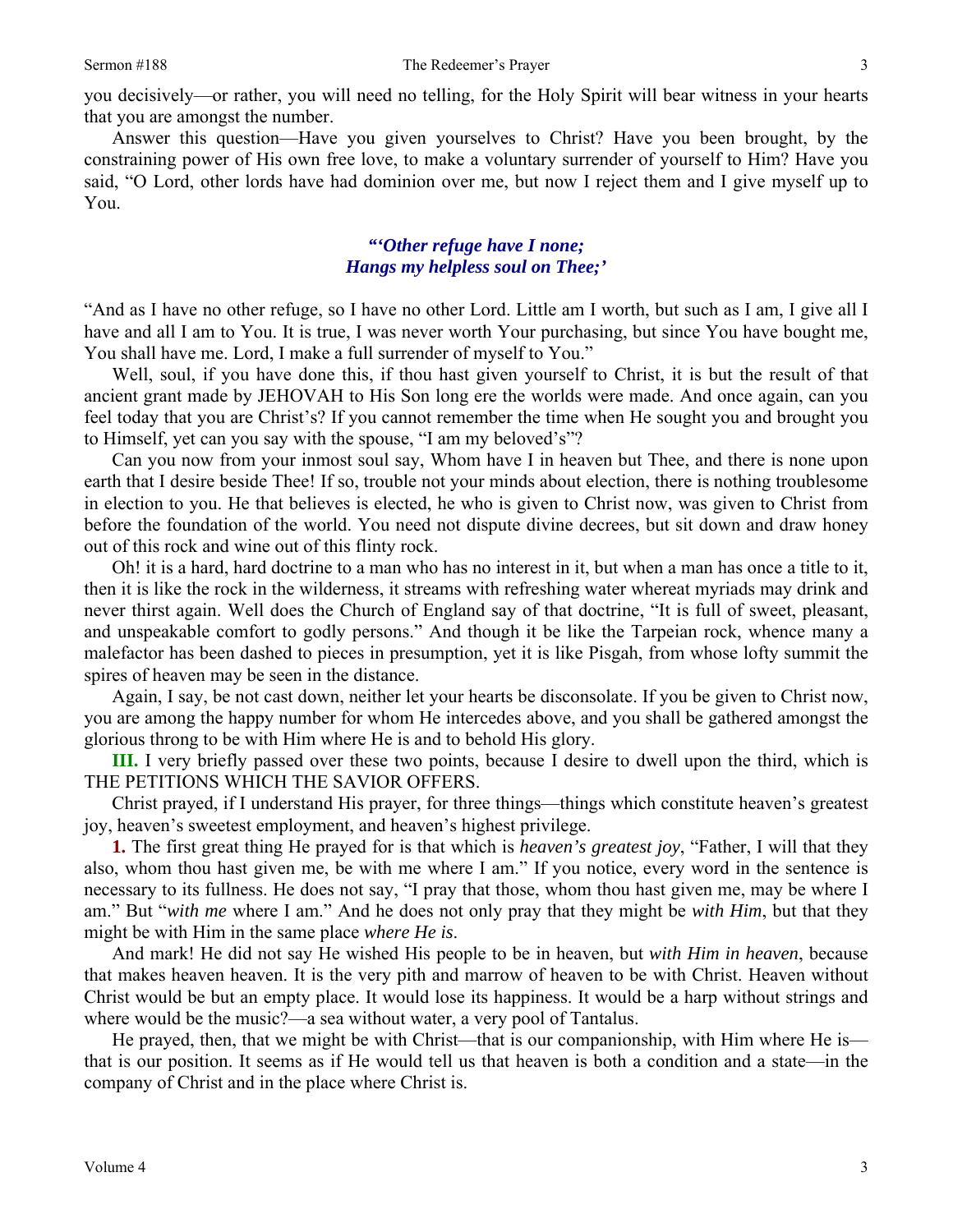I might, if I chose, enlarge very much on these points, but I just throw out the raw material of a few thoughts that will furnish you with topics of meditation in the afternoon. Let us now pause and think how sweet this prayer is by contrasting it with our attainments on earth.

"Father, I will that they also, whom thou hast given me, be with me where I am." Ah! brothers and sisters, we know a little of what it is to be with Christ. There are some happy moments, sweet pauses between the din of the continued battles of this wearied life. There are some soft times, like couches of rest, wherein we repose. There are hours when our Master comes to us and makes us, or ever we are aware, like the chariots of Aminadab.

It is true, we have not been caught up to the third heaven, like Paul, to hear words which it is unlawful for us to utter, but we have sometimes thought that the third heavens have come down to us. Sometimes I have said within myself, "Well, if this be not heaven, it is next door to it." And we have thought that we were dwelling in the suburbs of the celestial city.

You were in that land which Bunyan calls the land Beulah. You were so near to heaven that the angels did flit across the stream and bring you sweet bunches of myrrh, and bundles of frankincense, which grow in the beds of spices on the hills, and you pressed these to your heart and said with the spouse, "A bundle of myrrh, is my well-beloved unto me; he shall lie all night betwixt my breasts," for I am ravished with His love and filled with His delights. He has made Himself near to me. He has unveiled His countenance and manifested all His love.

But beloved, while this gives us a foretaste of heaven, we may nevertheless use our state on earth as a complete contrast to the state of the glorified above. For here, when we see our Master, it is but at a distance. We are sometimes we think in His company, but we cannot help feeling that there is a great gulf fixed between us, even when we come the nearest to Him. We talk, you know, about laying our head upon His bosom and sitting at His feet, but alas! we find it after all to be very metaphorical compared with the reality which we shall enjoy above.

We have seen His face, we trust we have sometimes looked into His heart and tasted that He is gracious, but still long nights of darkness lay between us. We have cried again and again with the bride, "Oh! that thou wert as my brother, that sucked the breasts of my mother! when I should find thee without, I would kiss thee; yea, I should not be despised. I would lead thee, and bring thee into my mother's house, who would instruct me: I would cause thee to drink of spiced wine of the juice of my pomegranate."

We were with Him, but still He was in an upper room of the house, and we below. We were with Him, but still we felt that we were absent from Him, even when we were the nearest to Him.

Again, even the sweetest visits from Christ, how short they are! Christ comes and goes very much like an angel. His visits are few and far between with the most of us, and oh! so short—alas, too short for bliss. One moment our eyes see Him and we rejoice with unspeakable joy and full of glory, but again a little time and we do not see Him. Our Beloved withdraws Himself from us. Like a roe or a young hart, He leaps over the mountain of division. He is gone back to the land of spices and feeds no more among the lilies.

> *"If to-day He deigns to bless us, With a sense of pardoned sin, He to-morrow may distress us, Make us feel the plague within."*

Oh! how sweet the prospect of the time when we shall not see Him at a distance, but face to face. There is a sermon in those words, "face to face." And then we shall not see Him for a little time, but

> *"Millions of years our wondering eyes, Shall o'er our Savior's beauties rove;*

4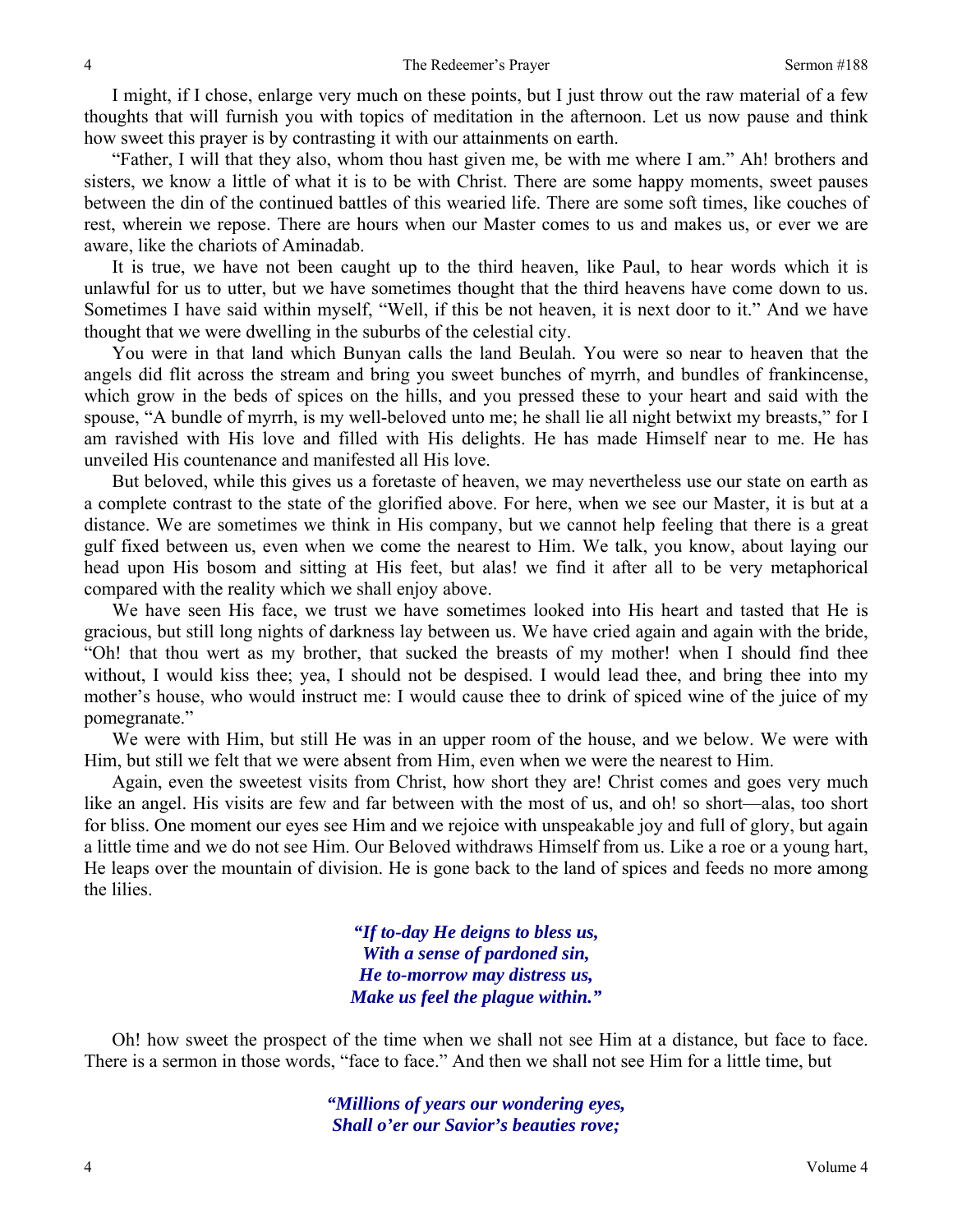### *And myriad ages we'll adore, The wonders of His love."*

Oh! if it is sweet to see Him now and then, how sweet to gaze on that blessed face for aye, and never have a cloud rolling between, and never have to turn one's eyes away to look on a world of weariness and woe! Blest days! when shall You come, when our companionship with Him shall be close and uninterrupted?

And let us remark, again, that when we get a glimpse of Christ, many step in to interfere. We have our hours of contemplation, when we draw near to Jesus, but alas! how the world steps in and interrupts even our most quiet moments—the shop, the field, the child, the wife, the head, perhaps the very heart, all these are interlopers between ourselves and Jesus. Christ loves quiet. He will not talk to our souls in the busy market place, but He says, "Come, My love, into the vineyard, get you away into the villages, there will I show you My love."

But when we go to the villages, behold the Philistine is there, the Canaanite has invaded the land. When we would be free from all thought except thought of Jesus, the wandering band of Bedouin thoughts come upon us, and they take away our treasures and spoil our tents. We are like Abraham with his sacrifice. We lay out the pieces ready for the burning, but foul birds come to feast on the sacrifice which we desire to keep for our God and for Him alone. We have to do as Abraham did, "When the birds came down upon the sacrifice, Abraham drove them away."

But in heaven there shall be no interruption, no weeping eyes shall make us for a moment pause in our vision. No earthly joys, no sensual delights, shall create a discord in our melody. There shall we have no fields to till, no garments to spin, no wearied limb, no dark distress, no burning thirst, no pangs of hunger, no weepings of bereavement. We shall have nought to do or think upon, but forever to gaze upon that Sun of Righteousness, with eyes that cannot be blinded and with a heart that can never be weary.

To lie in those arms forever, throughout a whole eternity to be pressed to His bosom, to feel the beatings of His ever faithful heart, to drink His love, to be satisfied forever with His favor, and full with the goodness of the Lord! Oh! if we have only to die to get to such delights as these—death is gain, it is swallowed up in victory.

Nor must we turn away from the sweet thought that we are to be with Christ where He is, until we have remembered, that though we often draw near to Jesus on earth, yet the most we ever have of Him is but a sip of the well. We sometimes come to the wells of Elim and the seventy palm trees, but when sitting beneath the palm trees, we feel that it is just like an oasis.

Tomorrow we shall have to be treading the burning sands with the scorching sky above us. One day we sit down and we drink from the sweet soft spring. Tomorrow we know that we have to be standing with parched lips over Marah's fount and crying, "Alas, alas! It is bitter. I cannot drink thereof."

But oh, in heaven we shall do what holy Rutherford says, we shall put the wellhead to our lips and drink right on from that well that never can be drained. We shall drink to our soul's utmost full. Ay, as much of Jesus as the finite can hold of infinity shall the believer receive. We shall not then see Him for the twinkling of an eye and then lose Him, but we shall see Him forever. We shall not eat of manna that shall be like a small round thing, a coriander seed, but the manna whereof we feed shall be mountains, the broad hills of food. There we shall have rivers of delight, and oceans of ecstatic joy.

Oh, it is very hard for us to tell, with all that we can guess of heaven, how large, how deep, how high, how broad it is. When Israel ate of that one fair branch which came from Eshcol, they guessed what the clusters of Canaan must be. And when they tasted the honey, they guessed the sweetness. But I warrant no man in all that host had any idea of how full that land was of fertility and sweetness, how the very brooks ran with honey and the very rocks did teem with fatness. Nor can any of us who have lived the nearest to our Master form more than the faintest guess of what it is to be with Jesus where He is.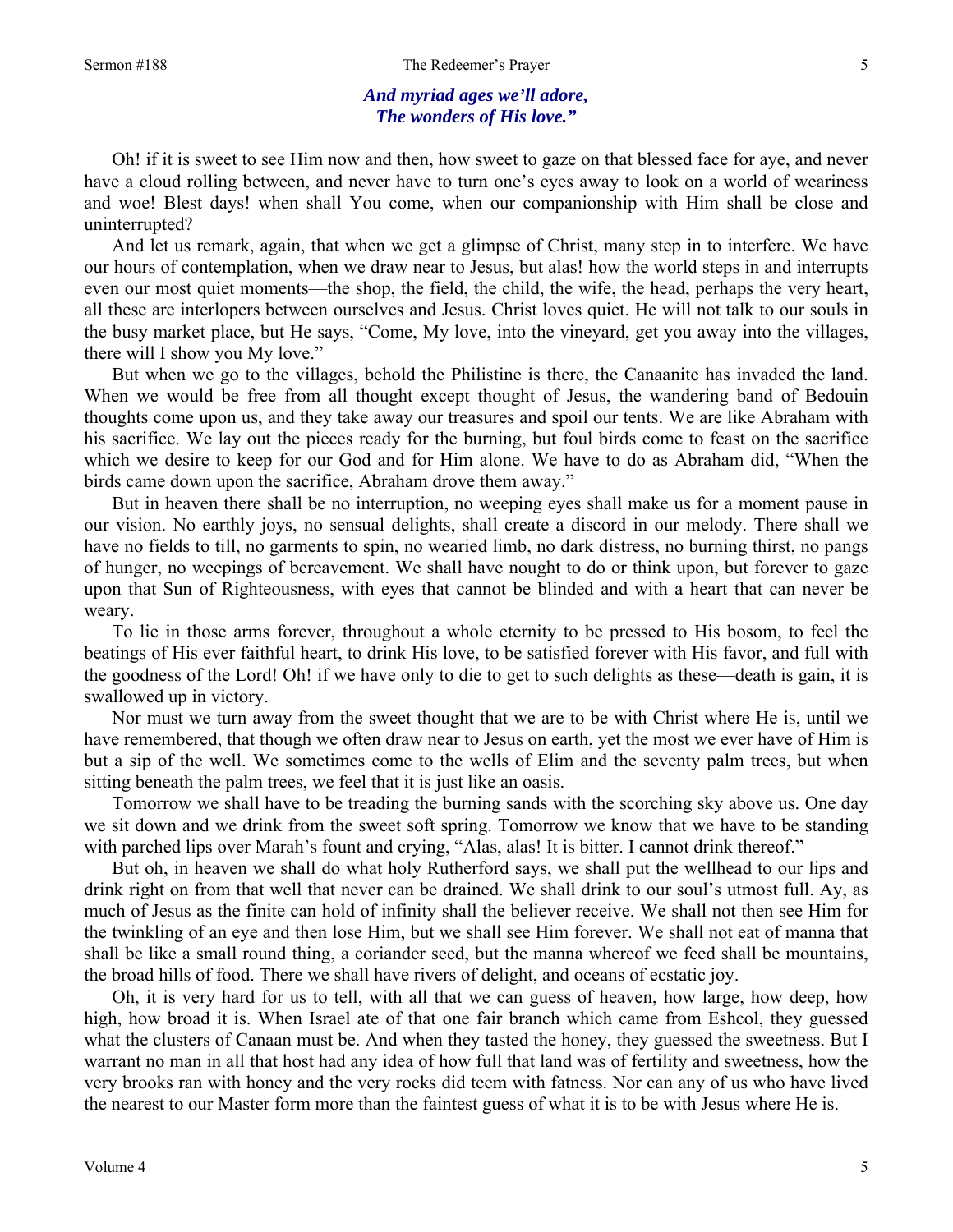Now all that is wanted to help my feeble description of being with Jesus is this—if you have faith in Christ, just think over this fact, that in a few more months you will know more about it than the wisest mortal ere can tell. A few more rolling suns, and you and I shall be in heaven. Go on, O Time! with your swiftest pinions fly! A few more years and I shall see His face. O can you say, my hearer, "I shall see His face?" Come, you grey-headed one, nearing the goal of life, can you with confidence say, "I know that my Redeemer liveth?" If you can say that, it will fill your soul with joy.

I can never think of it without being moved to tears. To think that this head shall wear a crown, that these poor fingers shall strike the harp-strings of everlasting song, that this poor lip, which now faintly tells the wonders of redeeming grace, shall join with cherubim and seraphim, and rival them in melody. Is it not too good to be true? Does it not seem sometimes as if the very greatness of the thought overwhelmed our faith? But true it is, and though too great for us to receive it, it is not too great for God to give. We *shall* be with Him where He is.

Yes, John, you lay your head upon your Savior's bosom once, and I have ofttimes envied you, but I shall have your place by and by. Yes, Mary. It was your sweet delight to sit at your Master's feet, while Martha was cumbered with her much serving. I, too, am too much cumbered with this world, but I shall leave my Martha's cares in the tomb and sit to hear your Master's voice.

Yes, O spouse, you did ask to be kissed with the kisses of His lips and what you asked for, poor humanity shall yet see. And the poorest, meanest, and most illiterate of you, who have trusted in Jesus, shall yet put your lip to the lip of your Savior, not as Judas did, but with a true, "Hail, Master!" you shall kiss Him.

And then, wrapped in the beams of His love, as a dim star is eclipsed in the sunlight, so shall you sink into the sweet forgetfulness of ecstasy, which is the best description we can give of the joys of the redeemed. "Father, I will that they whom thou hast given me, be with me where I am." That is heaven's sweetest joy—to be with Christ.

**2.** And now the next prayer is, "That they may behold my glory which thou hast given me." This is *heaven's sweetest employment*. I doubt not there are many joys in heaven which will amplify the grand joy with which we have just started. I feel confident that the meeting of departed friends, the society of apostles, prophets, priests, and martyrs will amplify the joy of the redeemed.

But still the sun that will give them the greatest light to their joy will be the fact that they are with Jesus Christ and behold His face. And now there may be other employments in heaven, but that mentioned in the text is the chief one, "That they may behold my glory."

O for the tongue of angel! O for the lip of Cherubim! for one moment to depict the mighty scenes which the Christian shall behold when he sees the glory of his Master, Jesus Christ! Let us pass as in a panorama before your eyes the great scenes of glory which you shall behold after death.

The moment the soul departs from this body, it will behold the glory of Christ. The glory of His person will be the first thing that will arrest our attention. There will He sit in the midst of the throne and our eyes will first be caught with the glory of His appearance. Perhaps we shall be struck with astonishment. Is this the visage that was more marred than that of any man? Are these the hands that once rude iron tore? Is that the head that once was crowned with thorns? Oh! how shall our admiration rise, and rise, and rise to the very highest pitch, when we shall see Him who was—

### *"The weary man and full of woes, The humble man before His foes,"*

now King of kings and Lord of lords.

What! are those fire-darting eyes the very eyes that once wept over Jerusalem? Are those feet shod with sandals of light, the feet that once were torn by the flinty acres of the Holy Land? Is that the man, who scarred and bruised was carried to His tomb? Yes, 'tis He. And that shall absorb our thoughts—the Godhead and the manhood of Christ. The wondrous fact that He is God over all blessed forever and yet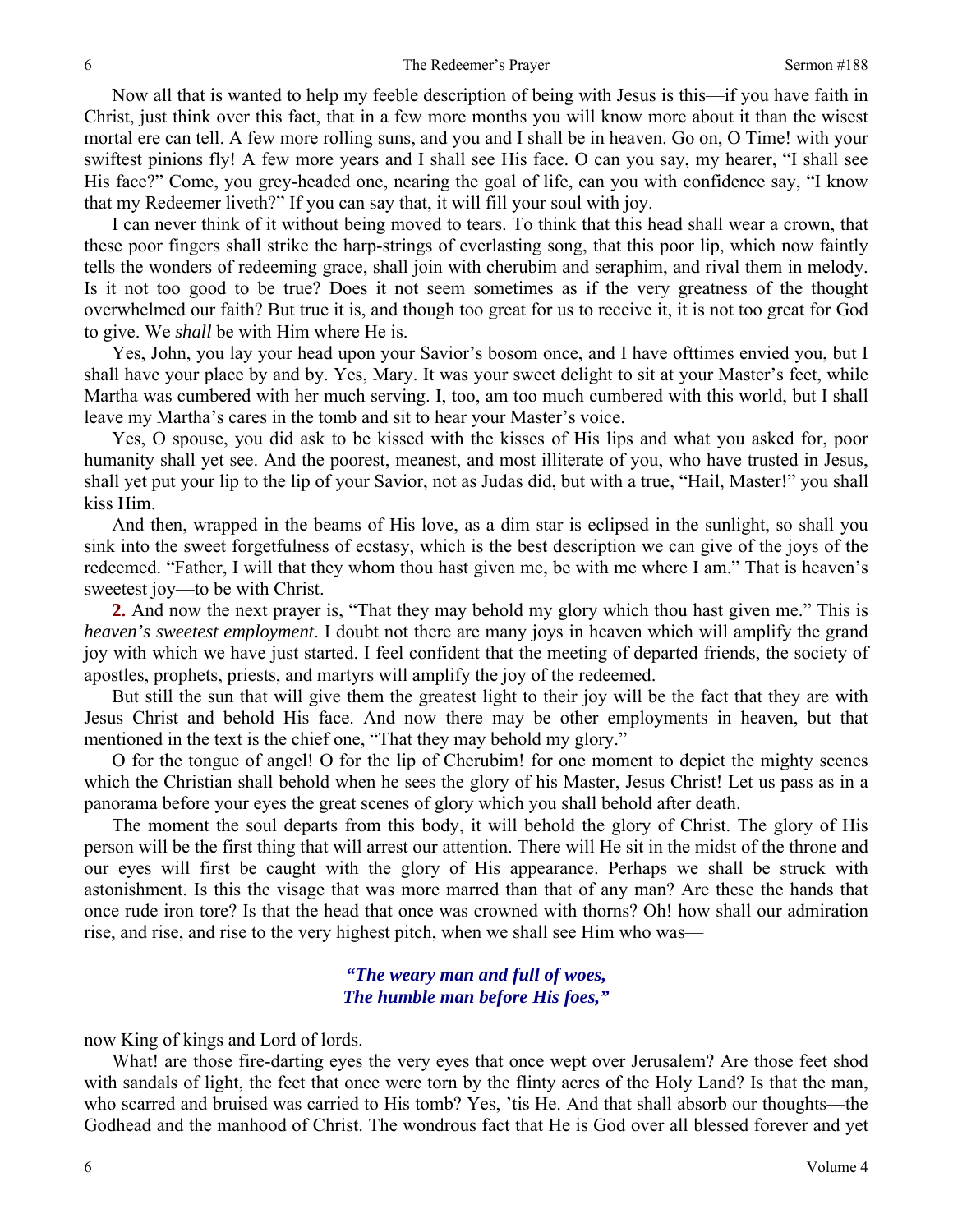man, bone of our bone, flesh of our flesh. And when for an instant we have noted this, I doubt not the next glory we shall see will be the glory of His *enthronement*.

Oh! how will the Christian stop at the foot of His Master's throne and look upward, and if there could be tears in heaven, tears of rich delight will roll down his cheeks when he looks and sees the man enthroned. "Oh!" says he "I used to often sing on earth, 'Crown Him! Crown Him! Crown Him! King of kings and Lord of lords!'" And now I see Him. Up those hills of glorious light, my soul does not dare to climb. There, there He sits! Dark with insufferable light His skirts appear. Millions of angels bow themselves around Him. The redeemed before His throne prostrate themselves with rapture.

Ah! we shall not deliberate many moments, but taking our crowns in our hands we shall help to swell that solemn pomp, and casting our crowns at His feet, we shall join the everlasting song, "Unto him who hath loved us, and washed us from our sins in his blood, unto him be glory for ever and ever."

Can you imagine the magnificence of the Savior? Can you conceive how thrones and princes, principalities and powers, all wait at His beck and command? You cannot tell how well the tiara of the universe does fit His brow, or how the regal purple of all worlds does gird His shoulders. But certain it is, from the highest heaven to the deepest hell, He is Lord of lords—from the furthest east to the remotest west, He is Master of all.

The songs of all creatures find a focus in Him. He is the grand reservoir of praise. All the rivers run into the sea, and all the hallelujahs come to Him, for He is Lord of all. Oh, this is heaven—it is all the heaven I wish, to see my Master exalted, for this has often braced my loins when I have been weary and often steeled my courage when I have been faint, "The Lord also hath highly exalted him, and given him a name which is above every name; that at the name of Jesus, every knee should bow, both of things in heaven, and things on earth, and things under the earth."

And then the believer will have to wait a little while and then he shall see more glorious things yet. After a few years, he will see the glories of the latter day. We are told in prophecy that this world is to become the dominion of Christ. At present, idolatry, and bloodshed, and cruelty, and lusts, do reign. But the hour is coming when this Augean stable shall be cleansed once and forever, when these huge shambles of Aceldama shall yet become the temple of the living God.

We believe that in those times, Christ with solemn pomp will descend from heaven to reign upon this earth. We cannot read our Bibles and believe them literally without believing that there are bright days coming, when Christ shall sit upon the throne of His father David, when He shall hold His court on earth, and reign amongst His ancients gloriously.

But oh, if it is so, you and I shall see it, if we belong to the happy number who have put their trust in Christ. These eyes shall see that pompous appearance, when He shall stand in the latter day upon the earth. "Mine eyes shall see him, and not another's."

I could almost weep to think that I have lost the opportunity of seeing Christ on earth as crucified. I think the twelve apostles were very highly favored, but when we shall see our Savior here, and shall be like our Head, we shall think that all deficiencies are made up in the eternal weight of glory. When from the center to the poles the harmony of this world shall all be given to His praise, these ears shall hear it, and when all nations shall join the shout, this tongue shall join the shout also. Happy men and happy women who have such a hope, so to behold the Savior's glory.

And then, after that a little pause. A thousand years shall run their golden cycle and then shall come the judgment. Christ, with sound of trumpet, in pomp terrific, shall descend from heaven—angels shall form His bodyguard, surrounding Him on either hand. The chariots of the Lord are twenty thousand, even thousands of angels. The whole sky shall be clad with wonders. Prodigies and miracles shall be as rife and as plentiful as the leaves upon the trees.

The earth shall totter at the tramp of the Omnipotent. The pillars of the heavens shall stagger like drunken men beneath the weight of the eternal splendor—heaven shall display itself in the sky, while on earth all men shall be assembled. The sea shall give up its dead. The graves shall yield their tenants from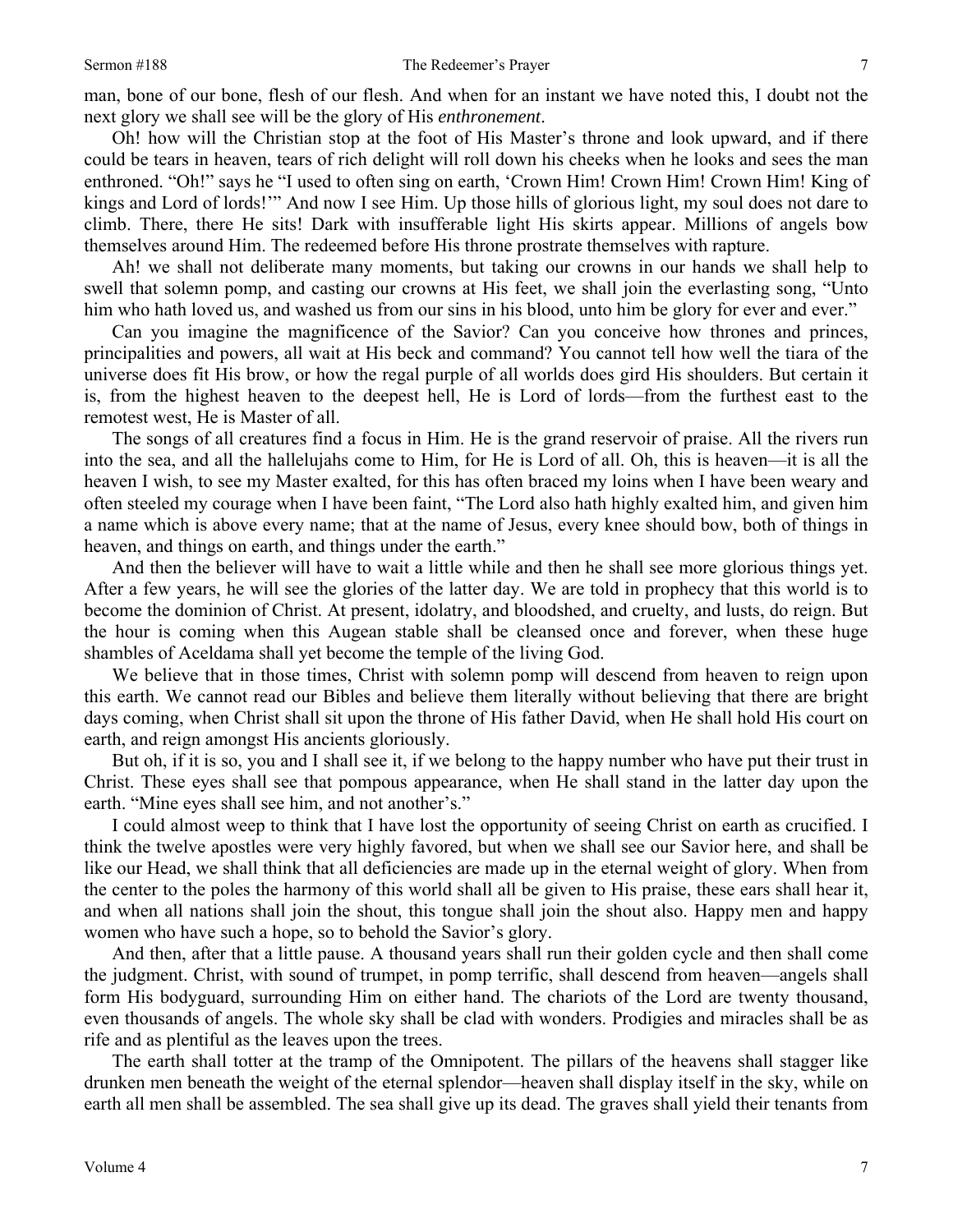the cemetery, and the graveyard, and the battlefield, men shall start in their thousands. And every eye shall see Him and they who have crucified Him.

And while the unbelieving world shall weep and wail because of Him, seeking to hide themselves from the face of Him that sits upon the throne, believers shall come forward, and with songs and choral symphonies, shall meet their Lord. Then shall they be caught up together with the Lord in the air and after He has said, "Come, ye blessed," they shall sit upon His throne, judging the twelve tribes of Israel. They shall take their seats as assessors upon that awful judgment bench.

And when at the last He shall say, "Depart, ye cursed," and His left hand shall open the door of thunder, and let loose the flames of fire, they shall cry, Amen. And when the earth shall vanish and men shall sink into their appointed doom, they, gladly seeing the triumph of their Master, shall shout again, again, again the shout of victory—"Hallelujah, for the Lord God has triumphed over all!"

And to complete the scene, when the Savior shall ascend on high for the last time, His victories all completed and death himself being slain, He, like a mighty conqueror about to ride through heaven's bright streets, shall drag at His chariot wheel hell and death. You and I, attendants at His side, shall shout the Victor to His throne, and while the angels clap their bright wings and cry, "The Mediator's work is done," you and I

### *"Louder than they all, shall sing, While heaven's resounding mansions ring, With shouts of sov'reign grace."*

We shall behold His glory. Picture whatever splendor and magnificence you please, if you do but conceive it rightly, you shall behold it.

You see people in this world running through the streets when a king or a queen ride through them. How they climb to their housetops to see some warrior return from battle. Ah! what a trifle! What is it to see a piece of flesh and blood though it be crowned with gold? But oh! what is it to see the Son of God with heaven's highest honors to attend Him, entering within the pearly gates, while the vast universe resounds with, "Hallelujah! for the Lord God Omnipotent reigneth."

**3.** I must close by noticing the last point, which is this. In our Savior's prayer *heaven's greatest privilege* is also included. Mark, we are not only to be with Christ and to behold His glory, but we are to be like Christ and to be glorified with Him. Is He bright? So shall you be. Is He enthroned? So shall you be. Does He wear a crown? So shall you. Is He a Priest? So shall you be a priest and a king to offer acceptable sacrifices forever.

Mark, that in all Christ has, a believer has a share. This seems to me to be the sum total and the crowning of it all—to reign with Christ, to ride in His triumphal chariot, and have a portion of His joy, to be honored with Him, to be accepted in Him, to be glorified with Him. This is heaven, this is heaven, indeed.

And now, how many of you are there here who have any hope that this shall be your lot? "Well," said Chrysostom, "the pains of hell are not the greatest part of hell. The loss of heaven is the weightiest woe of hell." To lose the sight of Christ, the company of Christ, to lose the beholding of His glories, this must be the greatest part of the damnation of the lost.

Oh, you who have not this bright hope, how is it that you can live? You are going through a dark world to a darker eternity. I beseech you stop and pause. Consider for a moment whether it is worth while to lose heaven for this poor earth. What! pawn eternal glories for the pitiful pence of a few moments of the world's enjoyments? No, stop I beseech you. Weigh the bargain ere you accept it. What shall it profit you to gain the whole world and lose your soul and lose such a heaven as this?

But as for you who have a hope, I beseech you hold it fast, live on it, rejoice in it—

*"A hope so much divine,* 

8